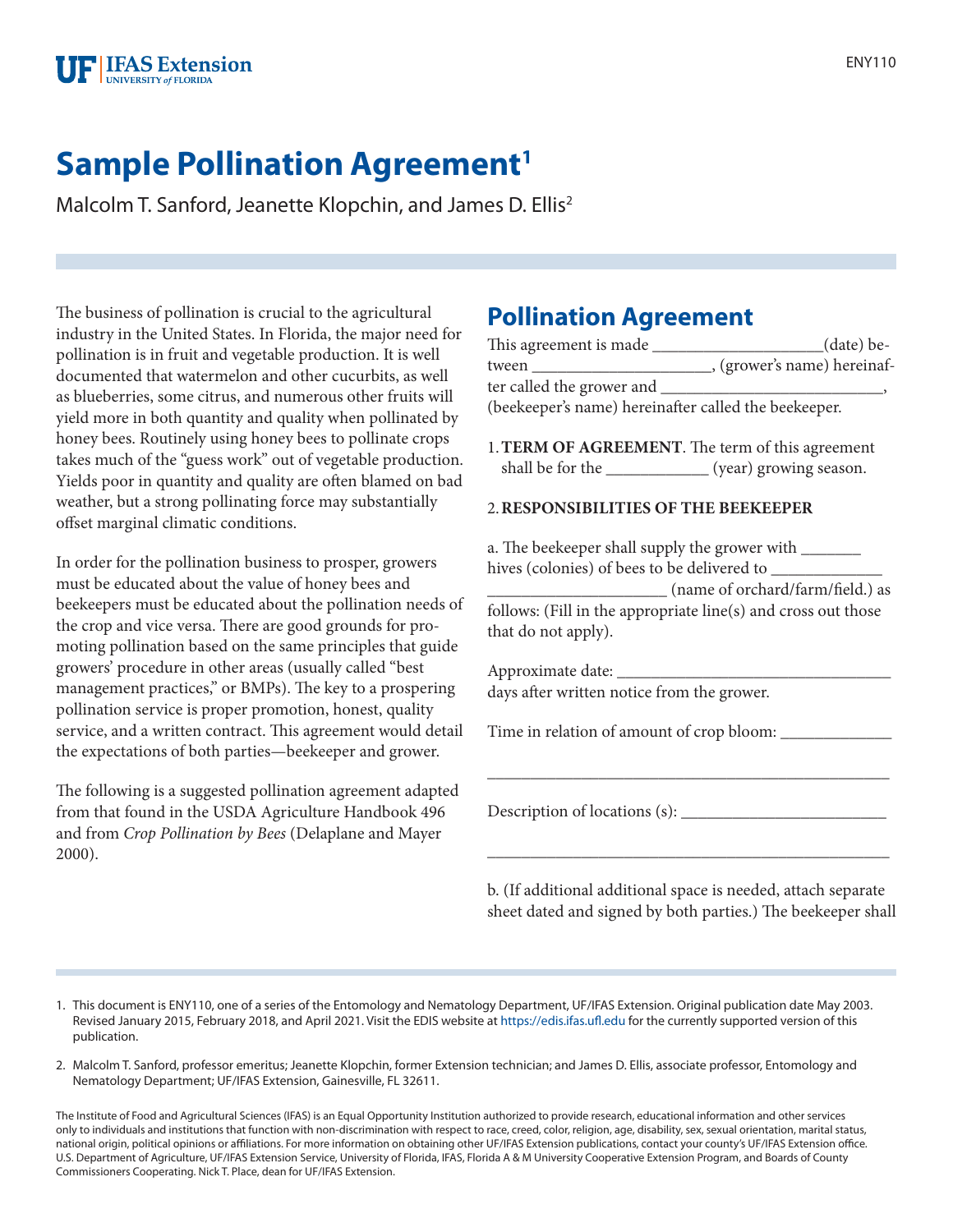locate said bees in accordance with directions of the grower, or, if none are given, according to his or her judgment so as to provide maximum pollination coverage.

c. The beekeeper agrees to provide colonies of the following minimum standards: A laying queen with the following:

frames with brood with bees to cover

\_\_\_\_\_\_\_\_\_\_\_\_ pounds of honey stores or other food

\_\_\_\_\_\_\_\_\_\_\_\_ story hives.

d. The grower shall be entitled to inspect, or cause to be inspected, each colony of bees after giving reasonable notice to the beekeeper of this intent.

e. The beekeeper agrees to maintain the bees in proper pollinating conditions by judicious inspection and supering or honey removal as needed.

f. The beekeeper agrees to leave the bees on the crop until either: (Fill in the appropriate line or lines and cross out those that do not apply) approximate date: \_\_\_\_\_\_\_\_\_\_\_\_\_\_\_\_\_\_\_\_\_\_\_ days after written notice from the grower; or an agreed-upon period of time, duration specified here: \_\_\_\_\_\_\_\_\_\_\_\_\_\_\_\_\_\_\_ after an agreedupon percent of the crop has bloomed, percent specified here:  $\_\_$ 

g. Beekeeper is not responsible, and, as a condition of this agreement, will be held harmless for inherent risk of bee stings to people, animals, or livestock.

h. Beekeeper shall/shall not (circle which applies) have the right to harvest bees and/or bee brood from colonies while they are under this contract. In no case shall beekeeper remove more than 25% of the bees and/or brood.

## 3. **RESPONSIBILITIES OF THE GROWER**

a. Grower will provide a suitable place to locate hives. The site must be accessible to beekeeper's vehicles. Grower will allow beekeeper entry whenever necessary to service the bees, and grower assumes full responsibility for all loss and damage to fields or crops resulting from the use of vehicles over agreed routes in servicing bees.

b. If the grower places beekeeper's colonies on the crop, grower assumes full responsibility for all loss and damage to colonies resulting from moving colonies to the crop (see section 3d).

c. Grower will follow all pesticide labels according to the law. Grower will not apply pesticides that are labeled as toxic to bees to the crop while the bees are being used as pollinators, nor immediately before their arrival if residual applications are toxic.

The following agriculture chemicals and methods of application are mutually agreeable while bees are on the crop:

\_\_\_\_\_\_\_\_\_\_\_\_\_\_\_\_\_\_\_\_\_\_\_\_\_\_\_\_\_\_\_\_\_\_\_\_\_\_\_\_\_\_\_\_\_\_\_

\_\_\_\_\_\_\_\_\_\_\_\_\_\_\_\_\_\_\_\_\_\_\_\_\_\_\_\_\_\_\_\_\_\_\_\_\_\_\_\_\_\_\_\_\_\_\_

\_\_\_\_\_\_\_\_\_\_\_\_\_\_\_\_\_\_\_\_\_\_\_\_\_\_\_\_\_\_\_\_\_\_\_\_\_\_\_\_\_\_\_\_\_\_\_

\_\_\_\_\_\_\_\_\_\_\_\_\_\_\_\_\_\_\_\_\_\_\_\_\_\_\_\_\_\_\_\_\_\_\_\_\_\_\_\_\_\_\_\_\_\_\_

\_\_\_\_\_\_\_\_\_\_\_\_\_\_\_\_\_\_\_\_\_\_\_\_\_\_\_\_\_\_\_\_\_\_\_\_\_\_\_\_\_\_\_\_\_\_\_

\_\_\_\_\_\_\_\_\_\_\_\_\_\_\_\_\_\_\_\_\_\_\_\_\_\_\_\_\_\_\_\_\_\_\_\_\_\_\_\_\_\_\_\_\_\_\_

\_\_\_\_\_\_\_\_\_\_\_\_\_\_\_\_\_\_\_\_\_\_\_\_\_\_\_\_\_\_\_\_\_\_\_\_\_\_\_\_\_\_\_\_\_\_\_

d. Grower will notify beekeeper 24 to 48 hours in advance if hazardous materials not listed above will be used on the crop being serviced or on adjacent crops, buffers, or edgerows.

e. Grower will compensate beekeeper in full for hives destroyed or severely weakened by pesticides or other action by the grower at a rate per hive to be determined by arbitration (see section 5), or, if loss is undisputed, beekeeper will be compensated by grower at the rate of \_\_\_\_\_\_\_\_\_\_\_\_\_\_\_\_\_ per hive.

f. Grower will pay for pollination ser-

vices of \_\_\_\_\_\_\_\_\_\_\_\_\_\_ hives of bees at the rate of **Example 1** per hive. Payment will be made to the beekeeper as follows: \_\_\_\_\_\_\_\_\_\_\_\_\_\_\_\_\_ per hive on delivery and the balance on or before \_\_\_\_\_\_\_\_\_\_\_\_\_\_\_\_\_\_\_\_\_\_\_\_ (date).

g. Additional moves will cost grower \_\_\_\_\_\_\_\_\_\_\_\_ per hive per move.

h. Grower will provide adequate sources of water for the bees if none is within ½ mile (0.8 km) of each apiary.

As a condition of this agreement, grower agrees to hold beekeeper harmless from any and all claims of injury or damage to person or property which might arise from beekeeper's performance of this agreement between